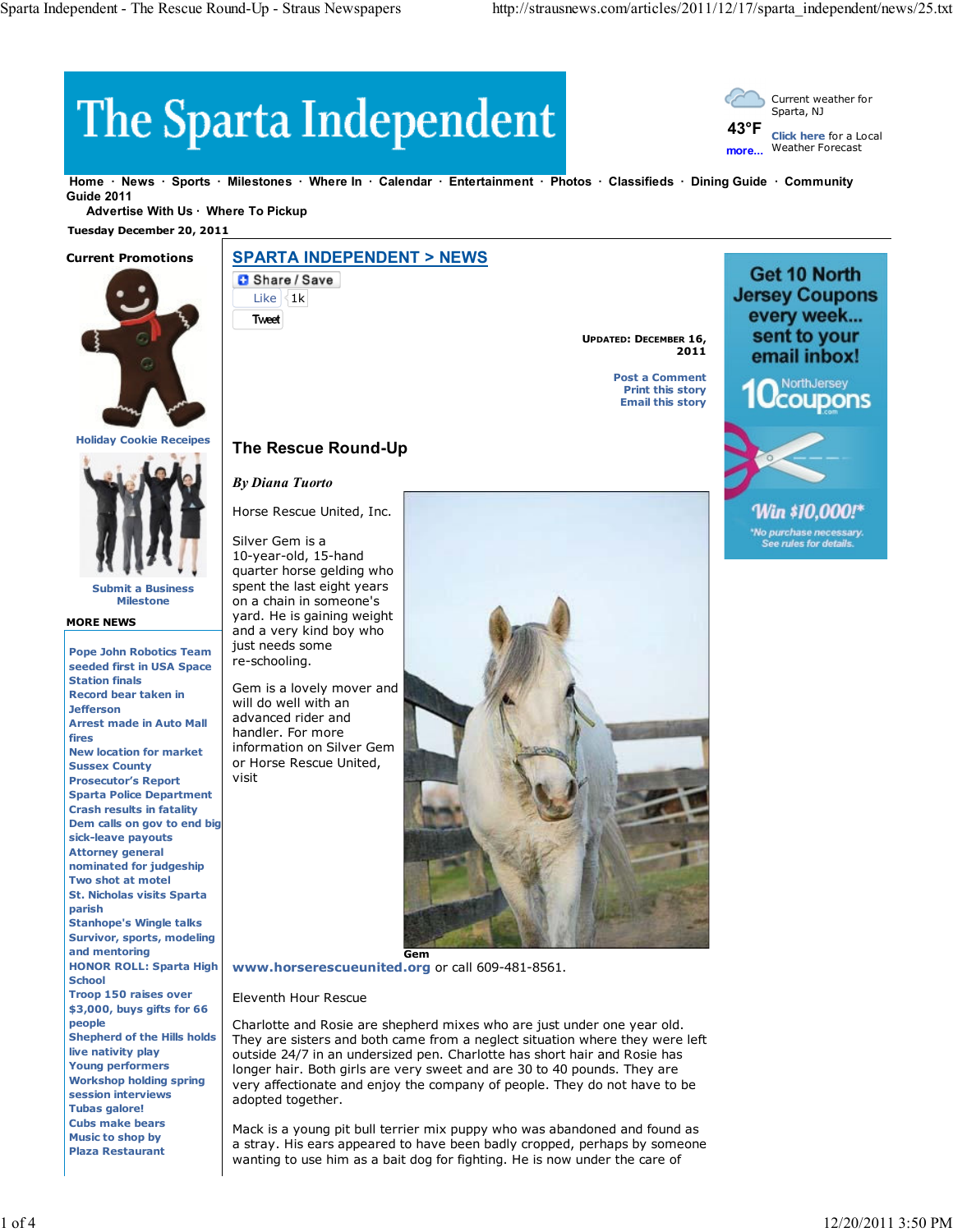**celebrates opening Muccia named bank HR director**

- **Leppert to step into role of board chairman for Sussex Bancorp**
- **Pelican Ski Shops to give blood donors free ski or**
- **snowboard rental Local moms go into the**
- **business of preschool play The Rescue Round-Up**

## **Newspapers**

The Chronicle

The Photo News The Warwick Advertiser The Advertiser News (North) The Advertiser News (South) The Sparta Independent The Township Journal The West Milford Messenger The Pike County Courier Have a house steeped in more

than just personal history? Click here and tell us about your historical house!

**Special Sections Golf Country 2011**

**Horse Country 2011**

### **Services**

Subscribe RSS Subscribe E-Mail Subscribe Contact Us Submit a Classified Submit a Letter Submit a Press Release or Announcement Submit a Business Milestone

## **Search the archives**

**Find an archived article. Advanced search form**



Eleventh Hour Rescue, currently at the newly opened adoption center at the Mount Olive PetSmart store. He is all about playing with his toys. Mack is a very active young boy on the go and will need lots of fun, love, and play time wherever he gets adopted. He's so cute he's been nicknamed "Mac n Cheese."

To learn more about Charlotte, Rosie, Mack, or Eleventh Hour Rescue, visit

**www.ehrdogs.org**, email **eleventhhrrescue@aol.com**, or call 973-664-0865.

### Paws 2 Your Heart

Penny is a 7-month-old Plott hound/beagle mix. She is super sweet and loves attention. Penny is going to be a big girl, about 60+ pounds when full grown. Her siblings have all been adopted. She is great with kids, cats, and other dogs.

Trixie is a 7-month old Catahoula/beagle mix. Trixie is going to be around 40 pounds when full grown. She's a sweet and curious girl, but willing to please. She is great with kids, cats, and other dogs.

For more information on Penny, Trixie, and other dogs for adoption at Paws 2 Your Heart, visit **www.paws2yourheartrescue.org** or call 973-271-6897.

rescues in need of volunteers, donations or loving homes:

Animal Rescue Service (Fredon) - for dogs and cats **www.petfinder.com/shelters/NJ614.html** or 973-300-5959

BARKS (Byram) - for cats and dogs- **www.barksinc.com** or 973-300-3185

CLAWS Cat Rescue & Adoption Shelter of Sussex, Inc. (Augusta) - for cats **clawscatshelter.com** or 973-875-8540

Eleventh Hour Rescue (Rockaway)- for dogs - **www.ehrdogs.org** or 973-664-0865

Father John's Animal House (Lafayette) - for cats and dogs **www.sussex.petfinder.org** or 973-300-5909

Hippity Hop Rabbit Rescue (Somerville) - for rabbits **www.hippityhoprabbitrescue.com** or 973-393-2922

Horse Rescue United, Inc. (Allentown)- for horses of all breeds**www.horserescueunited.org** or 609-481-8561

K.I.S.S. (Kitties In-need-of Someone Special, Inc.) (Hopatcong) - for cats **www.kiss.petfinder.com** or 973-670-2481

Mylestone Equine Rescue (Phillipsburg) - for horses of all breeds **www.mylestone.org** or 908-995-9300

Noah's Ark Animal Welfare Association (Ledgewood)- for cats and dogs **www.noahsarknj.org** or 973-347-0378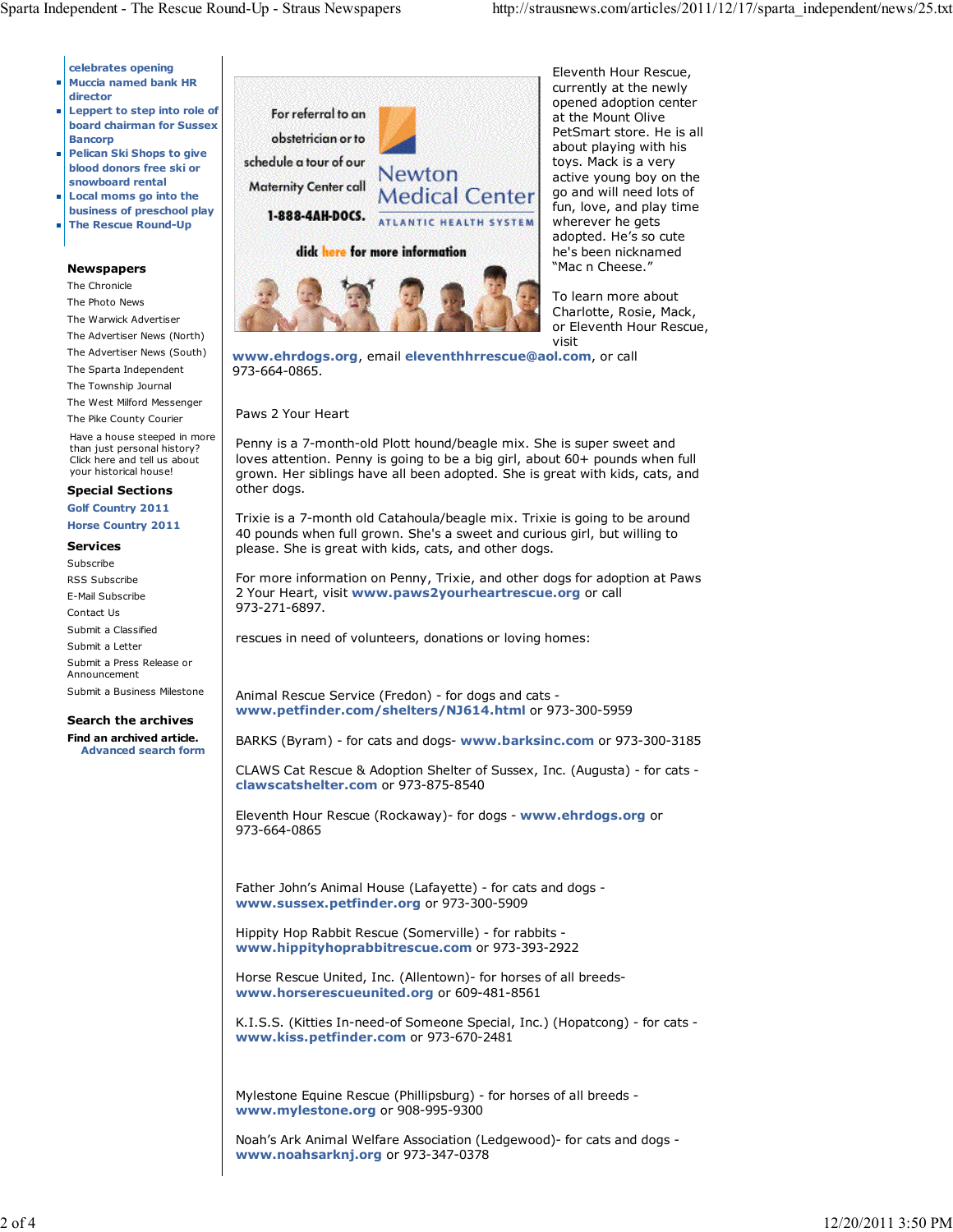| One Step Closer Animal Rescue (O.S.C.A.R.) (Sparta) - for cats and dogs -<br>www.petfinder.com/shelters/NJ133.html or 973-652-3969                                                                                                                                               |
|----------------------------------------------------------------------------------------------------------------------------------------------------------------------------------------------------------------------------------------------------------------------------------|
| Operation Sanctuary (Landing) - for cats - www.operationsanctuary.org<br>or 610-628-9160                                                                                                                                                                                         |
|                                                                                                                                                                                                                                                                                  |
| Paws 2 Your Heart (Lafayette) - for cats and dogs -<br>www.paws2yourheartrescue.org or 973-271-6897                                                                                                                                                                              |
| Pet Adoption League (Hackettstown) - for dogs and cats-                                                                                                                                                                                                                          |
| www.palpets.org or 973-584-0095                                                                                                                                                                                                                                                  |
| ReRun, Inc. (Helmetta) - for Thoroughbred horses - www.rerun.org or<br>732-521-1370                                                                                                                                                                                              |
| Safe Haven Rabbit Rescue (Clinton) - for rabbits- www.safehavenrr.org<br>or 973-238-0814                                                                                                                                                                                         |
| Safe Hounds Beagle Rescue, Inc. (Sparta) - for beagle dogs -<br>www.safehounds.com or 973-729-8431                                                                                                                                                                               |
| Second Chance Pet Adoption League (Oak Ridge) - for dogs -<br>www.secondchance.petfinder.com or 973-208-1054                                                                                                                                                                     |
| St. Hubert's Animal Welfare Center (Madison) - for cats and dogs -<br>www.sthuberts.org or 973-377-2295                                                                                                                                                                          |
| Under My Wing Avian Refuge (Wantage) - for exotic birds -<br>www.exoticbirdsrefuge.org or 973-702-7770                                                                                                                                                                           |
| Vernon Township Animal Control (Vernon) - for dogs and cats -<br>www.petfinder.com/shelters/NJ399.html or 973-764-7751                                                                                                                                                           |
| If you have or know of a local animal rescue that should be featured in an<br>upcoming Rescue Round-Up, contact Diana Tuorto at<br>lunar_aradia@yahoo.com                                                                                                                        |
| <b>Print this story</b><br><b>Email this story</b>                                                                                                                                                                                                                               |
|                                                                                                                                                                                                                                                                                  |
|                                                                                                                                                                                                                                                                                  |
| Post a comment about this story. Be sure to include your name and email to submit a<br>comment. Please note that email addresses are for internal use only and will not be displayed<br>or shared. You can find a copy of our privacy policy in the terms of service link below. |
| Name:                                                                                                                                                                                                                                                                            |
| Email:                                                                                                                                                                                                                                                                           |
| (optional)                                                                                                                                                                                                                                                                       |
| Comments:                                                                                                                                                                                                                                                                        |
|                                                                                                                                                                                                                                                                                  |
| Current Word Count: 0<br>Image Verification: (Case sensitive)                                                                                                                                                                                                                    |